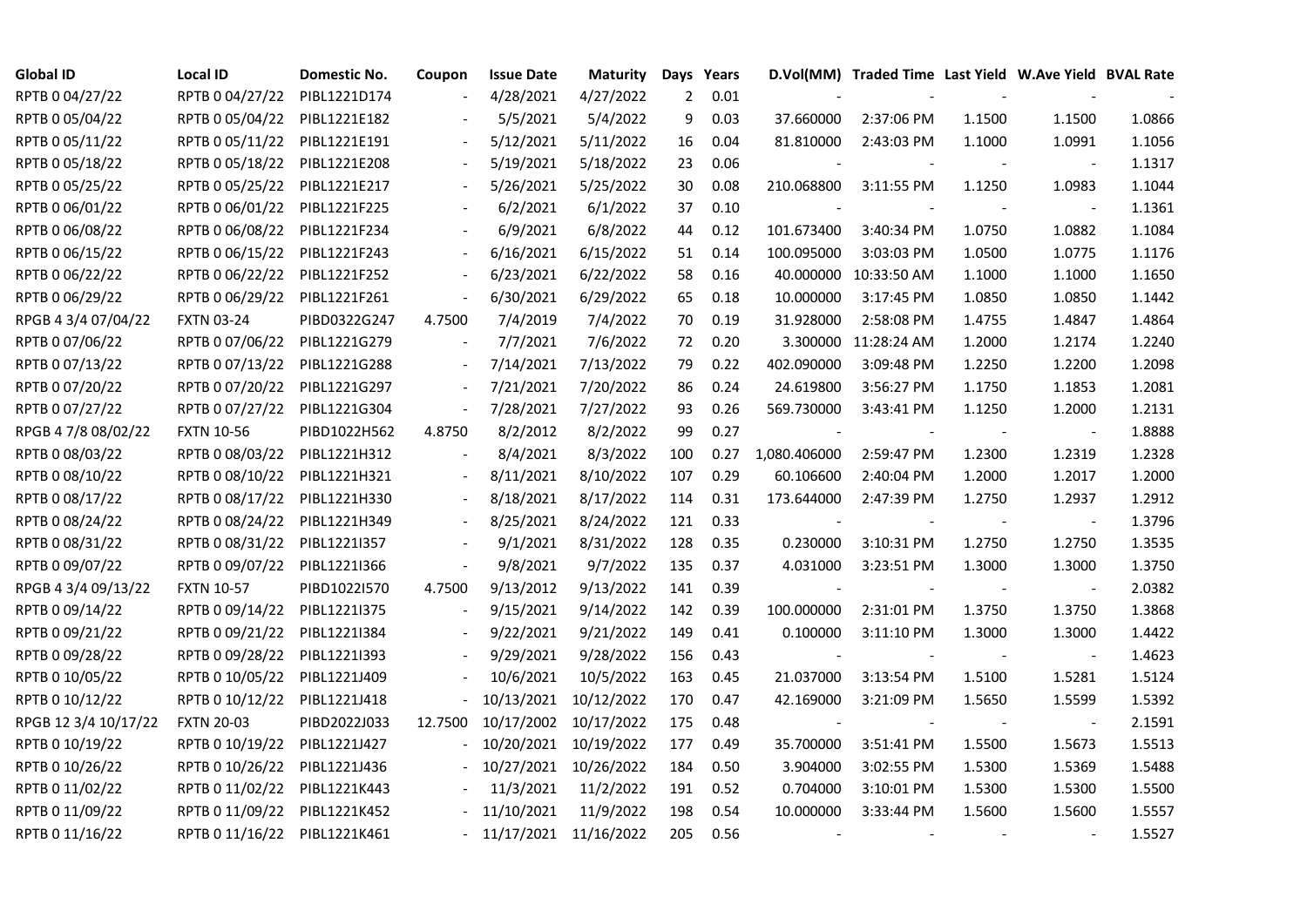| <b>Global ID</b>     | <b>Local ID</b>   | Domestic No. | Coupon         | <b>Issue Date</b> | <b>Maturity</b> |     | Days Years |            | D.Vol(MM) Traded Time Last Yield W.Ave Yield BVAL Rate |        |                          |        |
|----------------------|-------------------|--------------|----------------|-------------------|-----------------|-----|------------|------------|--------------------------------------------------------|--------|--------------------------|--------|
| RPTB 0 11/23/22      | RPTB 0 11/23/22   | PIBL1221K470 |                | 11/24/2021        | 11/23/2022      | 212 | 0.58       |            |                                                        |        |                          | 1.5621 |
| RPTB 0 11/29/22      | RPTB 0 11/29/22   | PIBL1221L488 |                | 12/1/2021         | 11/29/2022      | 218 | 0.60       | 35.000000  | 3:52:48 PM                                             | 1.5700 | 1.5829                   | 1.5693 |
| RPGB 4 5/8 12/04/22  | RTB 05-11         | PIID0522L114 | 4.6250         | 12/4/2017         | 12/4/2022       | 223 | 0.61       | 576.340000 | 2:59:30 PM                                             | 2.5500 | 2.5091                   | 2.5006 |
| RPGB 4 12/06/22      | <b>FXTN 10-58</b> | PIBD1022L585 | 4.0000         | 12/6/2012         | 12/6/2022       | 225 | 0.62       |            |                                                        |        | $\overline{\phantom{a}}$ | 2.4602 |
| RPTB 0 12/07/22      | RPTB 0 12/07/22   | PIBL1221L497 |                | 12/7/2021         | 12/7/2022       | 226 | 0.62       |            |                                                        |        | $\overline{\phantom{a}}$ | 1.5879 |
| RPTB 0 12/14/22      | RPTB 0 12/14/22   | PIBL1221L503 |                | 12/15/2021        | 12/14/2022      | 233 | 0.64       | 22.000000  | 3:37:41 PM                                             | 1.6000 | 1.5659                   | 1.5596 |
| RPTB 0 01/04/23      | RPTB 0 01/04/23   | PIBL1222A013 |                | 1/5/2022          | 1/4/2023        | 254 | 0.70       |            |                                                        |        | $\sim$                   | 1.6125 |
| RPTB 0 01/11/23      | RPTB 0 01/11/23   | PIBL1222A022 |                | 1/12/2022         | 1/11/2023       | 261 | 0.72       |            |                                                        |        | $\overline{\phantom{a}}$ | 1.6067 |
| RPTB 0 01/18/23      | RPTB 0 01/18/23   | PIBL1222A031 |                | 1/19/2022         | 1/18/2023       | 268 | 0.73       | 5.000000   | 3:55:52 PM                                             | 1.6275 | 1.6275                   | 1.6125 |
| RPTB 0 01/25/23      | RPTB 0 01/25/23   | PIBL1222A040 |                | 1/26/2022         | 1/25/2023       | 275 | 0.75       |            |                                                        |        | $\overline{\phantom{a}}$ | 1.6563 |
| RPTB 0 02/01/23      | RPTB 0 02/01/23   | PIBL1222B058 |                | 2/2/2022          | 2/1/2023        | 282 | 0.77       |            |                                                        |        | $\blacksquare$           | 1.6533 |
| RPTB 0 02/08/23      | RPTB 0 02/08/23   | PIBL1222B067 | $\blacksquare$ | 2/9/2022          | 2/8/2023        | 289 | 0.79       | 27.000000  | 2:42:47 PM                                             | 1.6300 | 1.6300                   | 1.6926 |
| RPGB 4 3/8 02/11/23  | RTB 03-10         | PIID0323B101 | 4.3750         | 2/11/2020         | 2/11/2023       | 292 | 0.80       | 5.000000   | 2:58:53 PM                                             | 2.5300 | 2.5372                   | 2.5242 |
| RPTB 0 02/15/23      | RPTB 0 02/15/23   | PIBL1222B076 |                | 2/16/2022         | 2/15/2023       | 296 | 0.81       | 6.000000   | 3:38:48 PM                                             | 1.6250 | 1.6250                   | 1.6500 |
| RPGB 13 02/20/23     | <b>FXTN 20-04</b> | PIBD2023B048 | 13.0000        | 2/20/2003         | 2/20/2023       | 301 | 0.82       |            |                                                        |        | $\blacksquare$           | 2.5120 |
| RPTB 0 02/22/23      | RPTB 0 02/22/23   | PIBL1222B085 |                | 2/23/2022         | 2/22/2023       | 303 | 0.83       | 0.010000   | 2:04:59 PM                                             | 1.6350 | 1.6350                   | 1.7284 |
| RPGB 5 1/2 03/08/23  | <b>FXTN 05-75</b> | PIBD0523C752 | 5.5000         | 3/8/2018          | 3/8/2023        | 317 | 0.87       |            |                                                        |        | $\blacksquare$           | 2.5695 |
| RPTB 0 03/15/23      | RPTB 0 03/15/23   | PIBL1222C119 | $\blacksquare$ | 3/16/2022         | 3/15/2023       | 324 | 0.89       | 0.600000   | 3:09:12 PM                                             | 1.6500 | 1.6500                   | 1.7869 |
| RPTB 0 03/22/23      | RPTB 0 03/22/23   | PIBL1222C128 |                | 3/23/2022         | 3/22/2023       | 331 | 0.91       |            |                                                        |        | $\overline{\phantom{a}}$ | 1.8113 |
| RPTB 0 04/05/23      | RPTB 0 04/05/23   | PIBL1222D145 |                | 4/6/2022          | 4/5/2023        | 345 | 0.95       |            |                                                        |        | $\overline{\phantom{a}}$ | 1.8330 |
| RPTB 0 04/12/23      | RPTB 0 04/12/23   | PIBL1222D154 | $\blacksquare$ | 4/13/2022         | 4/12/2023       | 352 | 0.96       | 0.580000   | 2:47:29 PM                                             | 1.8500 | 1.8500                   | 1.8800 |
| RPTB 0 04/19/23      | RPTB 0 04/19/23   | PIBL1222D163 | $\blacksquare$ | 4/20/2022         | 4/19/2023       | 359 | 0.98       | 81.213000  | 3:29:50 PM                                             | 1.8675 | 1.8742                   | 1.8811 |
| RPGB 3 1/2 04/21/23  | <b>FXTN 07-58</b> | PIBD0723D588 | 3.5000         | 4/21/2016         | 4/21/2023       | 361 | 0.99       | 7.000000   | 3:06:52 PM                                             | 2.6000 | 2.6000                   | 2.6865 |
| RPGB 11 7/8 05/29/23 | <b>FXTN 20-05</b> | PIBD2023E054 | 11.8750        | 5/29/2003         | 5/29/2023       | 399 | 1.09       |            |                                                        |        |                          | 2.7494 |
| RPGB 3 1/4 08/15/23  | RTB 10-04         | PIID1023H046 | 3.2500         | 8/15/2013         | 8/15/2023       | 477 | 1.31       |            |                                                        |        | $\overline{\phantom{a}}$ | 3.0033 |
| RPGB 2 3/8 09/10/23  | <b>FXTN 03-25</b> | PIBD0323I252 | 2.3750         | 9/10/2020         | 9/10/2023       | 503 | 1.38       |            |                                                        |        | $\sim$                   | 3.0976 |
| RPGB 11 3/8 10/23/23 | <b>FXTN 20-06</b> | PIBD2023J068 | 11.3750        | 10/23/2003        | 10/23/2023      | 546 | 1.50       |            |                                                        |        | $\blacksquare$           | 3.0744 |
| RPGB 2 3/8 03/09/24  | RTB 03-11         | PIID0324C115 | 2.3750         | 3/9/2021          | 3/9/2024        | 684 | 1.87       | 406.758000 | 3:12:46 PM                                             | 2.9000 | 2.9193                   | 2.9101 |
| RPGB 6 1/4 03/12/24  | RTB 05-12         | PIID0524C129 | 6.2500         | 3/12/2019         | 3/12/2024       | 687 | 1.88       | 8.800000   | 3:12:52 PM                                             | 3.0500 | 3.1372                   | 3.2259 |
| RPGB 4 1/2 04/20/24  | <b>FXTN 07-59</b> | PIBD0724D595 | 4.5000         | 4/20/2017         | 4/20/2024       | 726 | 1.99       |            |                                                        |        |                          | 3.4723 |
| RPGB 12 3/8 06/03/24 | <b>FXTN 20-07</b> | PIBD2024F075 | 12.3750        | 6/3/2004          | 6/3/2024        | 770 | 2.11       |            |                                                        |        | $\sim$                   | 3.5681 |
| RPGB 12 7/8 08/05/24 | <b>FXTN 20-08</b> | PIBD2024H086 | 12.8750        | 8/5/2004          | 8/5/2024        | 833 | 2.28       |            |                                                        |        | $\overline{\phantom{a}}$ | 3.7051 |
| RPGB 4 1/8 08/20/24  | <b>FXTN 10-59</b> | PIBD1024H595 | 4.1250         | 8/20/2014         | 8/20/2024       | 848 | 2.32       |            | 5.000000 11:34:05 AM                                   | 3.6000 | 3.6000                   | 3.7411 |
| RPGB 4 1/4 10/17/24  | <b>FXTN 05-76</b> | PIBD0524J762 | 4.2500         | 10/17/2019        | 10/17/2024      | 906 | 2.48       |            |                                                        |        | $\sim$                   | 3.8649 |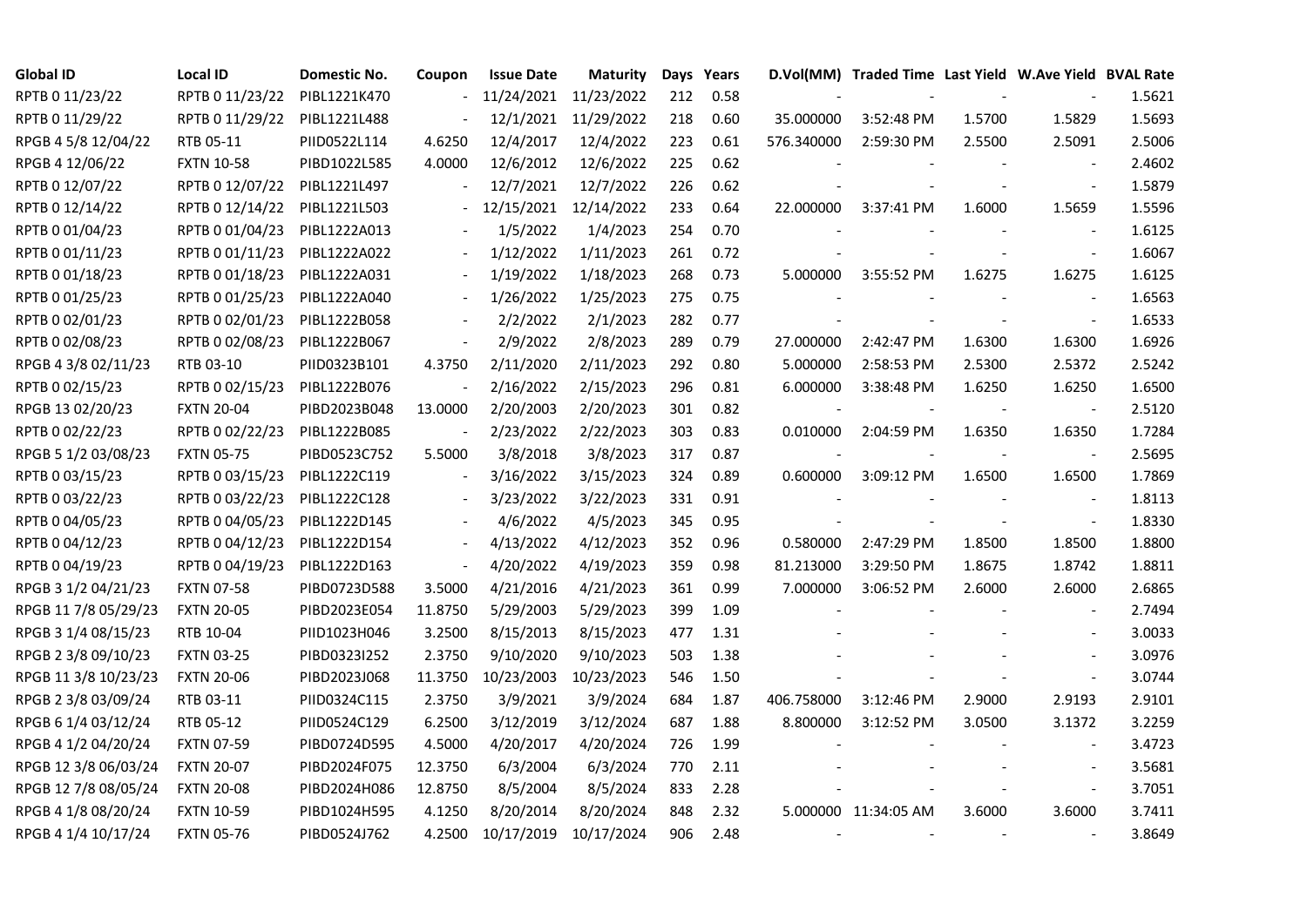| <b>Global ID</b>     | <b>Local ID</b>   | Domestic No. | Coupon  | <b>Issue Date</b> | <b>Maturity</b>  |     | Days Years |            | D.Vol(MM) Traded Time Last Yield W.Ave Yield BVAL Rate |        |                          |        |
|----------------------|-------------------|--------------|---------|-------------------|------------------|-----|------------|------------|--------------------------------------------------------|--------|--------------------------|--------|
| RPGB 13 3/4 11/11/24 | <b>FXTN 20-09</b> | PIBD2024K091 | 13.7500 | 11/11/2004        | 11/11/2024       | 931 | 2.55       |            |                                                        |        |                          | 3.9183 |
| RPGB 4 1/4 04/07/25  | <b>FXTN 03-27</b> | PIBD0325D270 | 4.2500  | 4/7/2022          | 4/7/2025 1,078   |     | 2.95       | 234.902000 | 3:52:01 PM                                             | 4.3300 | 4.3335                   | 4.3468 |
| RPGB 5 3/4 04/12/25  | <b>FXTN 07-61</b> | PIBD0725D618 | 5.7500  | 4/12/2018         | 4/12/2025 1,083  |     | 2.97       | 1.300000   | 3:20:58 PM                                             | 4.3300 | 4.3300                   | 4.3446 |
| RPGB 12 1/8 04/14/25 | <b>FXTN 20-10</b> | PIBD2025D103 | 12.1250 | 4/14/2005         | 4/14/2025 1,085  |     | 2.97       |            |                                                        |        | $\overline{\phantom{a}}$ | 4.2531 |
| RPGB 2 5/8 08/12/25  | RTB 05-13         | PIID0525H130 | 2.6250  | 8/12/2020         | 8/12/2025 1,205  |     | 3.30       | 150.015000 | 3:41:45 PM                                             | 4.4500 | 4.3950                   | 4.3879 |
| RPGB 3 5/8 09/09/25  | <b>FXTN 10-60</b> | PIBD10251608 | 3.6250  | 9/9/2015          | 9/9/2025 1,233   |     | 3.38       | 56.090000  | 3:51:57 PM                                             | 4.4500 | 4.4816                   | 4.5000 |
| RPGB 12 1/8 10/20/25 | <b>FXTN 20-11</b> | PIBD2025J116 | 12.1250 | 10/20/2005        | 10/20/2025 1,274 |     | 3.49       |            |                                                        |        | $\sim$                   | 4.5826 |
| RPGB 18 1/4 11/29/25 | <b>FXTN 25-01</b> | PIBD2525K015 | 18.2500 | 11/29/2000        | 11/29/2025 1,314 |     | 3.60       |            |                                                        |        | $\overline{\phantom{a}}$ | 4.6513 |
| RPGB 10 1/4 01/19/26 | <b>FXTN 20-12</b> | PIBD2026A122 | 10.2500 | 1/19/2006         | 1/19/2026 1,365  |     | 3.74       |            |                                                        |        | $\overline{\phantom{a}}$ | 4.7378 |
| RPGB 6 1/4 02/14/26  | <b>FXTN 07-62</b> | PIBD0726B627 | 6.2500  | 2/14/2019         | 2/14/2026 1,391  |     | 3.81       |            | 0.500000 11:27:50 AM                                   | 4.8000 | 4.8000                   | 4.7999 |
| RPGB 3 3/8 04/08/26  | <b>FXTN 05-77</b> | PIBD0526D772 | 3.3750  | 4/8/2021          | 4/8/2026 1,444   |     | 3.95       | 697.700000 | 3:46:27 PM                                             | 5.1000 | 5.1062                   | 5.1108 |
| RPGB 3 1/2 09/20/26  | RTB 10-05         | PIID1026I057 | 3.5000  | 9/20/2016         | 9/20/2026 1,609  |     | 4.41       |            |                                                        |        | $\overline{\phantom{a}}$ | 5.0973 |
| RPGB 6 1/4 10/20/26  | RTB 15-01         | PIID1526J019 | 6.2500  | 10/20/2011        | 10/20/2026 1,639 |     | 4.49       |            |                                                        |        | $\blacksquare$           | 5.1365 |
| RPGB 8 12/07/26      | <b>FXTN 20-13</b> | PIBD2026L139 | 8.0000  | 12/7/2006         | 12/7/2026 1,687  |     | 4.62       |            |                                                        |        | $\sim$                   | 5.1992 |
| RPGB 5 3/8 03/01/27  | RTB 15-02         | PIID1527C023 | 5.3750  | 3/1/2012          | 3/1/2027 1,771   |     | 4.85       |            |                                                        |        | $\sim$                   | 5.3091 |
| RPGB 4 7/8 03/04/27  | RTB 05-15         | PIID0527C159 | 4.8750  | 3/4/2022          | 3/4/2027 1,774   |     | 4.86       | 952.520000 | 3:52:08 PM                                             | 5.1350 | 5.1357                   | 5.1447 |
| RPGB 4 3/4 05/04/27  | <b>FXTN 10-61</b> | PIBD1027E617 | 4.7500  | 5/4/2017          | 5/4/2027 1,835   |     | 5.02       |            |                                                        |        | $\overline{\phantom{a}}$ | 5.4849 |
| RPGB 4 5/8 06/02/27  | RTB 05-14         | PIID0527L140 | 4.6250  | 12/2/2021         | 6/2/2027 1,864   |     | 5.10       | 432.910000 | 2:59:02 PM                                             | 5.2500 | 5.1311                   | 5.1325 |
| RPGB 8 5/8 09/06/27  | <b>FXTN 20-14</b> | PIBD2027I140 | 8.6250  | 9/6/2007          | 9/6/2027 1,960   |     | 5.37       |            |                                                        |        | $\overline{\phantom{a}}$ | 5.5144 |
| RPGB 6 1/4 03/22/28  | <b>FXTN 10-63</b> | PIBD1028C635 | 6.2500  | 3/22/2018         | 3/22/2028 2,158  |     | 5.91       |            | 3.160000 11:51:58 AM                                   | 5.6000 | 5.6000                   | 5.7112 |
| RPGB 3 5/8 04/22/28  | <b>FXTN 07-64</b> | PIBD0728D649 | 3.6250  | 4/22/2021         | 4/22/2028 2,189  |     | 5.99       |            | 20.000000 11:25:40 AM                                  | 5.7500 | 5.7500                   | 5.8431 |
| RPGB 3 3/4 08/12/28  | <b>FXTN 07-65</b> | PIBD0728H654 | 3.7500  | 8/12/2021         | 8/12/2028 2,301  |     | 6.30       | 104.200000 | 3:47:02 PM                                             | 5.8150 | 5.8154                   | 5.8310 |
| RPGB 9 1/2 12/04/28  | <b>FXTN 20-15</b> | PIBD2028L151 | 9.5000  | 12/4/2008         | 12/4/2028 2,415  |     | 6.61       |            |                                                        |        |                          | 5.8449 |
| RPGB 67/8 01/10/29   | <b>FXTN 10-64</b> | PIBD1029A644 | 6.8750  | 1/10/2019         | 1/10/2029 2,452  |     | 6.71       | 23.000000  | 3:37:05 PM                                             | 5.9800 | 5.9800                   | 5.8882 |
| RPGB 8 3/4 05/27/30  | <b>FXTN 20-16</b> | PIBD2030E166 | 8.7500  | 5/27/2010         | 5/27/2030 2,954  |     | 8.09       |            |                                                        |        | $\overline{\phantom{a}}$ | 6.0070 |
| RPGB 2 7/8 07/09/30  | <b>FXTN 10-65</b> | PIBD1030G655 | 2.8750  | 7/9/2020          | 7/9/2030 2,997   |     | 8.21       |            |                                                        |        |                          | 5.9449 |
| RPGB 12 1/2 07/28/30 | <b>FXTN 25-02</b> | PIBD2530G029 | 12.5000 | 7/28/2005         | 7/28/2030 3,016  |     | 8.26       |            |                                                        |        | $\blacksquare$           | 6.0195 |
| RPGB 11 1/4 01/26/31 | <b>FXTN 25-03</b> | PIBD2531A032 | 11.2500 | 1/26/2006         | 1/26/2031 3,198  |     | 8.76       |            |                                                        |        | $\blacksquare$           | 6.0559 |
| RPGB 8 07/19/31      | <b>FXTN 20-17</b> | PIBD2031G171 | 8.0000  | 7/19/2011         | 7/19/2031 3,372  |     | 9.23       |            | 150.000000 10:58:00 AM                                 | 6.0500 | 6.0500                   | 6.0853 |
| RPGB 4 07/22/31      | <b>FXTN 10-66</b> | PIBD1031G662 | 4.0000  | 7/22/2021         | 7/22/2031 3,375  |     | 9.24       |            | 330.000000 11:07:19 AM                                 | 6.0100 | 6.0136                   | 6.0008 |
| RPGB 9 3/8 10/05/31  | <b>FXTN 25-04</b> | PIBD2531J042 | 9.3750  | 10/5/2006         | 10/5/2031 3,450  |     | 9.45       |            |                                                        |        | $\overline{\phantom{a}}$ | 6.0633 |
| RPGB 4 7/8 01/20/32  | <b>FXTN 10-67</b> | PIBD1032A675 | 4.8750  | 1/20/2022         | 1/20/2032 3,557  |     | 9.74       |            |                                                        |        | $\overline{\phantom{a}}$ | 6.0015 |
| RPGB 5 7/8 02/02/32  | <b>FXTN 20-18</b> | PIBD2032B183 | 5.8750  | 2/2/2012          | 2/2/2032 3,570   |     | 9.77       |            |                                                        |        | $\overline{a}$           | 6.0555 |
| RPGB 5 7/8 03/01/32  | RTB 20-01         | PIID2032C014 | 5.8750  | 3/1/2012          | 3/1/2032 3,598   |     | 9.85       | 5.757000   | 3:38:25 PM                                             | 6.2500 | 6.2078                   | 6.0540 |